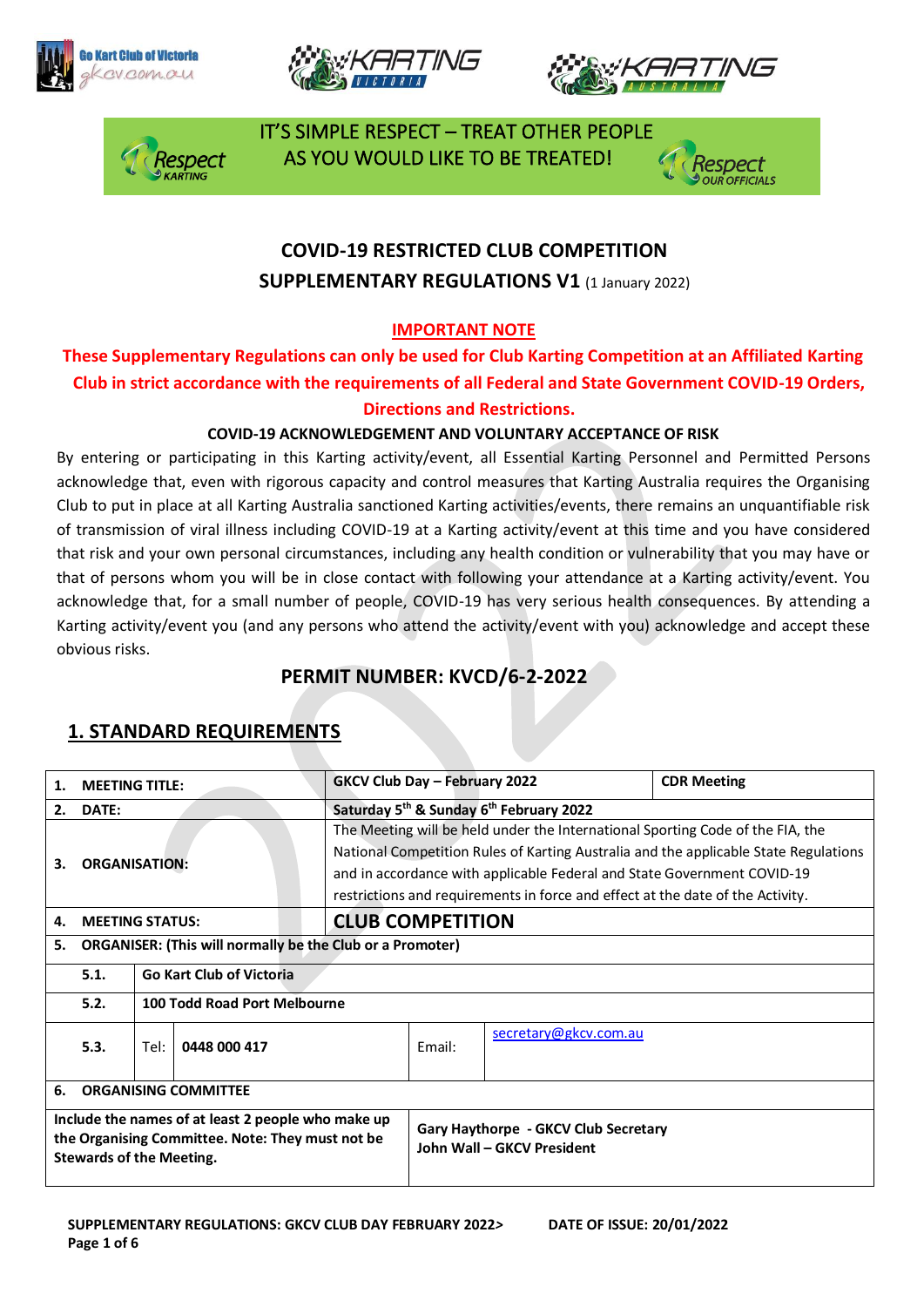





C

Respect



# IT'S SIMPLE RESPECT – TREAT OTHER PEOPLE AS YOU WOULD LIKE TO BE TREATED!

| 7. ESSENTIAL OFFICIALS (Ref: General Rules Chapter 7 Rule 4 - "Essential Officials") |                                                         |  |  |  |
|--------------------------------------------------------------------------------------|---------------------------------------------------------|--|--|--|
| <b>Stewards of The Meeting</b>                                                       | Gail Cherry, (Chief steward) Pam Arnett, Russell Cherry |  |  |  |
| Clerk of the Course                                                                  | <b>Karen Arnett</b>                                     |  |  |  |
| Chief Scrutineer:                                                                    | <b>Harold Arnett &amp; Gary Haythorpe</b>               |  |  |  |
| Chief Timekeeper:                                                                    | <b>Anita Lowerson</b>                                   |  |  |  |
| <b>Emergency and Medical Services:</b>                                               | <b>Medical Edge</b>                                     |  |  |  |
| <b>OTHER OFFICIALS</b><br>8.                                                         |                                                         |  |  |  |
| <b>Assistant Clerks of the Course</b>                                                | Ross Harrod, Arthur Etherington, Garry Grace, John Wall |  |  |  |
| Flag / Lights Marshal                                                                | <b>Rosemary Grace</b>                                   |  |  |  |
| Starter                                                                              | <b>Alan Davis</b>                                       |  |  |  |
| <b>Scales Marshal</b>                                                                | <b>GKCV Members</b>                                     |  |  |  |
| <b>Grid Marshal</b>                                                                  | <b>Matt Wall</b>                                        |  |  |  |
| Secretary of the Meeting                                                             | <b>Gary Haythorpe</b>                                   |  |  |  |
| Timekeeper                                                                           | <b>Stella Pringle</b>                                   |  |  |  |
| <b>CIRCUIT DETAILS</b><br>9.                                                         |                                                         |  |  |  |
| <b>Circuit Name</b>                                                                  | <b>Melbourne International Karting Venue</b>            |  |  |  |
| <b>Circuit Address:</b>                                                              | Todd Rd - 100 Todd Rd Port Melbourne                    |  |  |  |
| <b>Track Length:</b>                                                                 | 931 Metres                                              |  |  |  |
| <b>Direction Of Racing:</b>                                                          | <b>Anti Clockwise</b>                                   |  |  |  |
| <b>Track Density:</b>                                                                | 36                                                      |  |  |  |
| <b>Notice Board:</b>                                                                 | Located outside the main Canteen Building               |  |  |  |
| <b>Stewards Office:</b>                                                              | <b>Adjacent to Main Canteen Building</b>                |  |  |  |
| <b>Mechanical Breakdown Lane:</b>                                                    | Will Not be in use at this Meeting.                     |  |  |  |
| Parc Fermé:                                                                          | Adjacent to IN-GRID / OUT                               |  |  |  |

### **2. ADMINISTRATION**

| 1. |                           | Anyone that holds a KA karting licence may compete at club events                                                                                                              |
|----|---------------------------|--------------------------------------------------------------------------------------------------------------------------------------------------------------------------------|
|    |                           | The Club must maintain a register of all permitted persons who enter the Circuit for the<br>Event.                                                                             |
|    |                           | The number of entries in the Event is strictly limited by Government Directions/Orders.<br>Pre-entry for the Event is essential. There will be NO ENTRIES ACCEPTED ON THE DAY. |
| 4. | <b>COMPETITION GROUPS</b> | The Competition Groups listed below are permitted to compete at this Meeting.                                                                                                  |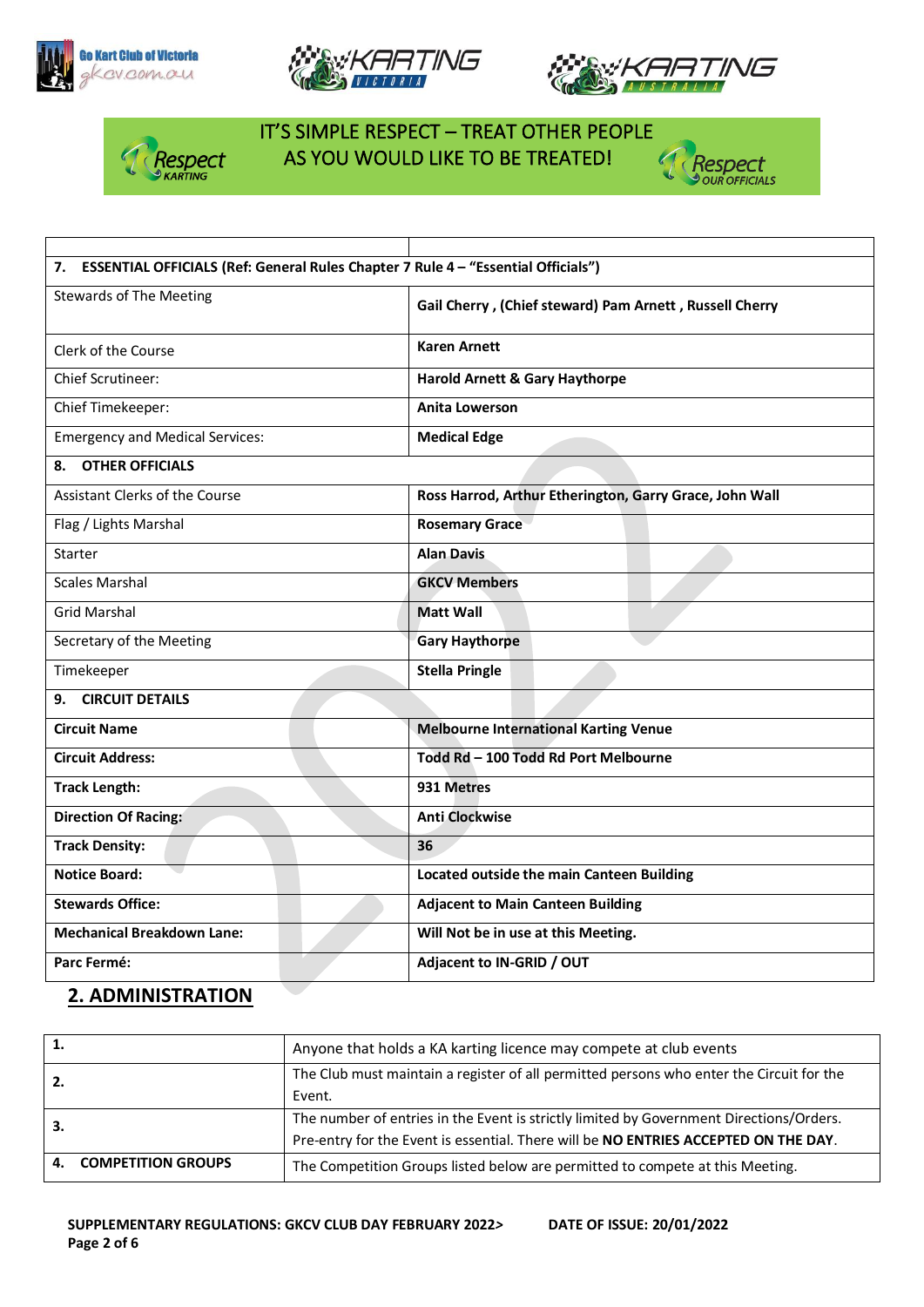







## IT'S SIMPLE RESPECT – TREAT OTHER PEOPLE AS YOU WOULD LIKE TO BE TREATED!

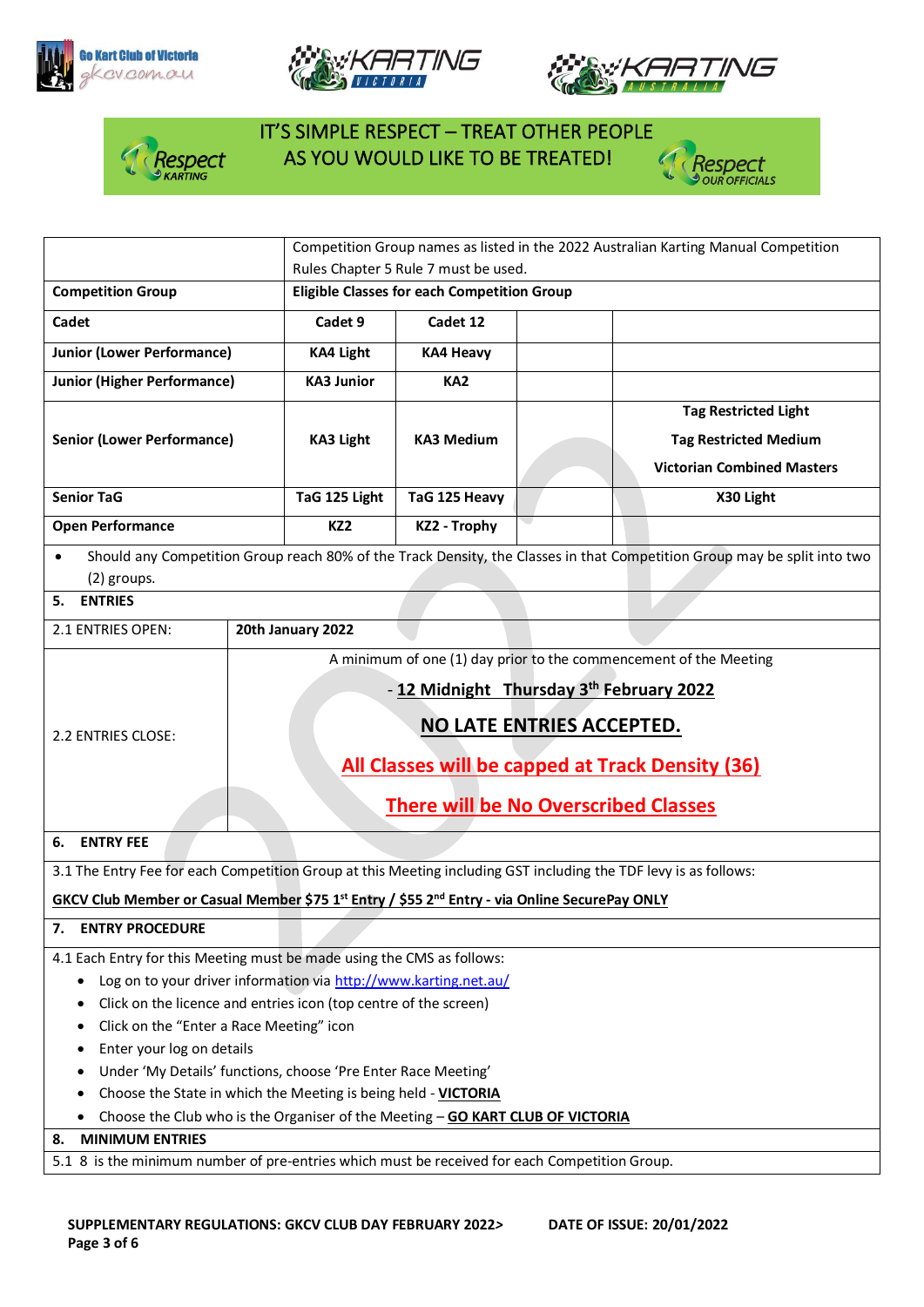







#### IT'S SIMPLE RESPECT – TREAT OTHER PEOPLE AS YOU WOULD LIKE TO BE TREATED!



5.2 If insufficient entries are received for a Competition Group to form in its own right, the Competition Group must be consolidated in accordance with the Competition Rules Chapter 1 – Rule 9.

### **3. SPECIFIC COVID-19 RESTRICTION AND MITIGATION REQUIREMENTS**

**COVIDSafe ACTION PLAN** (When required at law) The Club has completed a COVIDSafe Action Plan and submitted it to the relevant State Government Department. All actions identified as being required to be done to create a COVIDSafe Event and Club facility must be carried out prior to and during the Event. **1. PERMITTED AND NON-PERMITTED PERSONS 1.1. No person who has symptoms consistent with COVID-19 (this includes any fever, respiratory symptoms, shortness of breath, sore throat, cough, lack of smell or fatigue) is permitted to attend the Circuit or participate in the Event. 1.2. Any person who starts to feel unwell or to exhibit symptoms of COVID-19 during the Event must immediately avoid contact with all persons at the Circuit and MUST IMMEDIATELY LEAVE the Circuit. 2.** Note – The number chosen in 2.1 must not exceed the maximum number of people permitted to gather under State Public Health Authority Orders/Directions/Regulations. **SOCIAL DISTANCING AND DENSITY REQUIRMENTS 2.1.** Essential Karting Personnel and Permitted Persons are not permitted to gather in groups greater than Choose a number while in attendance at the Event. (Delete if no limit on Group size by the State Government required) **2.2.** Government prescribed Social Distancing measures must always be observed. **2.3.** The use by Permitted Persons of any indoor facilities is strictly limited by the Density Quotient of the room as included in the Club's COVIDSafe Action Plan. **2.4.** Food service provided at the Event must fully comply with all State Public Health Authority Orders/Directions/Regulations. • Hand Hygiene must be available at all food service outlets. • Regular cleaning in accordance with the Club's COVIDSafe Action Plan MUST be carried out throughout the Event. **3. Check In Requirements 3.1 All Attendees MUST complete and submit the Karting Australia COVID-19 Declaration, or the compulsory State Government issued QR Code Check-In** *(delete which is not relevant)* **upon arrival at the venue if required by the State or Federal Government. 4. HYGIENE FACILITIES - TOILET/WASHROOM FACILITIES and HAND SANITISER 4.1** The Club is required to provide facilities to ensure general and sensible hygiene practices are maintained. **4.2** Toilet and washroom facilities at the Circuit must be open and available for use. **4.3** Washroom facilities must be properly equipped with liquid soap, running water and either air hand driers or paper towels. • The toilets and washroom facilities must be cleaned at least once during the day or as otherwise required in accordance with the Club's COVIDSafe Action Plan **4.4** It is strongly recommended that Essential Karting Personnel and Permitted Persons bring their own supply of hand sanitiser for use in accordance with government recommendations in addition to hand sanitiser that is supplied by the Club.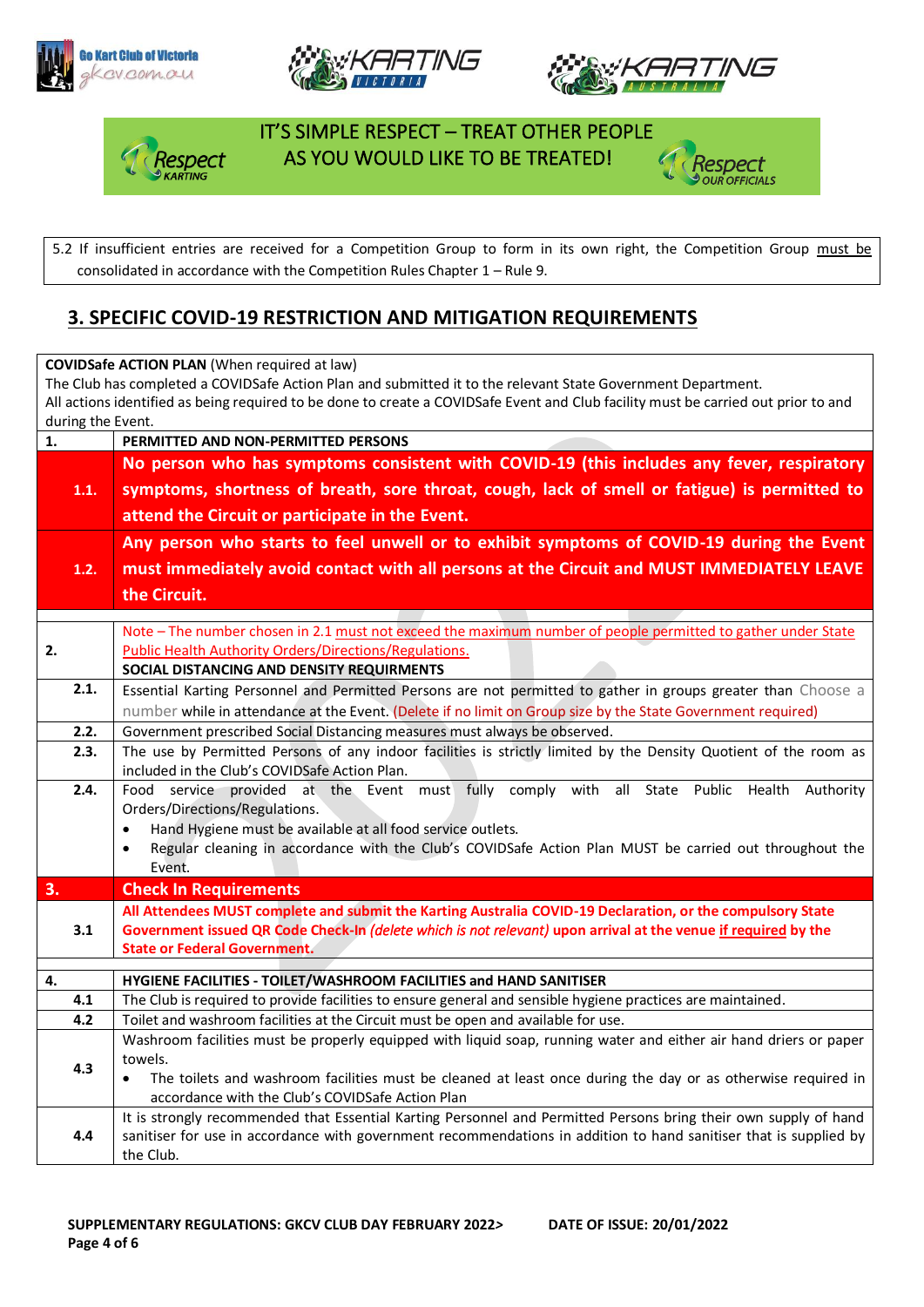







# IT'S SIMPLE RESPECT – TREAT OTHER PEOPLE RESPECT AS YOU WOULD LIKE TO BE TREATED!



#### **4. COMPETITION**

| 1.                                                                                                                 |                                                                                                              | <b>FORMAT OF RACING - CLUB COMPETITION GROUPS</b>                                            |                                                                                                                                  |  |  |
|--------------------------------------------------------------------------------------------------------------------|--------------------------------------------------------------------------------------------------------------|----------------------------------------------------------------------------------------------|----------------------------------------------------------------------------------------------------------------------------------|--|--|
|                                                                                                                    |                                                                                                              |                                                                                              | One Timed 6-minute session - Timed practise will determine grid positions for Heat 1 & 2 - with                                  |  |  |
| 1.1                                                                                                                | <b>Practice</b>                                                                                              | fastest time on Grid 1, and so on                                                            |                                                                                                                                  |  |  |
| <b>Heats 1 &amp; 2</b><br>10 Laps each - Results from Timed practise - Fastest to the front for Heats 1 & 2<br>1.2 |                                                                                                              |                                                                                              |                                                                                                                                  |  |  |
| 1.3                                                                                                                | Heat 3                                                                                                       | 12 Laps - Points from Finishing Positions from Heats 1 & 2 - lowest points to pole and so on |                                                                                                                                  |  |  |
| 1.4                                                                                                                | Final                                                                                                        | 15 Laps - Final Only Counts - Finishing Positions from Heat 3 to Pole and so on              |                                                                                                                                  |  |  |
| 2.                                                                                                                 | <b>ACCESS TO CIRCUIT</b>                                                                                     |                                                                                              |                                                                                                                                  |  |  |
| 3.1                                                                                                                | Competitors will be permitted to enter the Circuit from 6.30am on 5 <sup>th</sup> Febuary 2022               |                                                                                              |                                                                                                                                  |  |  |
| З.                                                                                                                 | <b>DRIVERS BRIEFING</b>                                                                                      |                                                                                              |                                                                                                                                  |  |  |
| 4.1                                                                                                                | Drivers Briefing notes will be advised in an electronic format OR over the PA system to all Competitors. Any |                                                                                              |                                                                                                                                  |  |  |
|                                                                                                                    | questions should be directed to the Chief Steward prior to the start of Competition.                         |                                                                                              |                                                                                                                                  |  |  |
| 4.                                                                                                                 | <b>SCRUTINEERING</b>                                                                                         |                                                                                              |                                                                                                                                  |  |  |
|                                                                                                                    |                                                                                                              |                                                                                              | All Competitors will be required to complete an electronic Scrutineering Form - via a URL provided to them by the                |  |  |
|                                                                                                                    |                                                                                                              | <b>Host Club.</b>                                                                            |                                                                                                                                  |  |  |
| 5.1                                                                                                                | https://kartingaustralia.wufoo.com/forms/ka-scrutineering-record-GKCV/                                       |                                                                                              |                                                                                                                                  |  |  |
|                                                                                                                    |                                                                                                              |                                                                                              |                                                                                                                                  |  |  |
|                                                                                                                    |                                                                                                              |                                                                                              |                                                                                                                                  |  |  |
| 5.2                                                                                                                | This form will be submitted to the Race Secretary in an electronic format.                                   |                                                                                              |                                                                                                                                  |  |  |
| <b>FUEL</b><br>5.                                                                                                  |                                                                                                              |                                                                                              |                                                                                                                                  |  |  |
| 6.1                                                                                                                |                                                                                                              | PULP and E10 PULP are the only fuels permitted to be used at this Meeting.                   |                                                                                                                                  |  |  |
| 6.2                                                                                                                |                                                                                                              | Control Fuel Will Not be used at this Meeting.                                               |                                                                                                                                  |  |  |
| <b>TIMETABLE</b><br>6.                                                                                             |                                                                                                              |                                                                                              |                                                                                                                                  |  |  |
| 7.                                                                                                                 |                                                                                                              |                                                                                              | Friday 4 <sup>th</sup> February 2022 - Official Practise Day for all Interstate Competitors and Local Competitors as per 2022 SP |  |  |
|                                                                                                                    |                                                                                                              | <b>Tools Australian Kart Championship Sporting Regulations</b>                               |                                                                                                                                  |  |  |
| 7.1                                                                                                                | Saturday 5 <sup>th</sup> February 2022                                                                       |                                                                                              |                                                                                                                                  |  |  |
|                                                                                                                    |                                                                                                              | <b>TIME</b>                                                                                  | <b>ACTIVITY</b>                                                                                                                  |  |  |
| a)                                                                                                                 |                                                                                                              | 6.30am                                                                                       | Gates open                                                                                                                       |  |  |
| b)                                                                                                                 |                                                                                                              | 7.00am                                                                                       | Canteen opens                                                                                                                    |  |  |
| c)                                                                                                                 |                                                                                                              | 8.00am                                                                                       | <b>Practice - Timed</b>                                                                                                          |  |  |
| d)                                                                                                                 |                                                                                                              | 10.15am                                                                                      | Racing                                                                                                                           |  |  |
| e)                                                                                                                 |                                                                                                              | 4.30pm                                                                                       | <b>Finish of Racing - approx</b>                                                                                                 |  |  |
| 7.2                                                                                                                | Sunday 6 <sup>th</sup> February 2022                                                                         |                                                                                              |                                                                                                                                  |  |  |